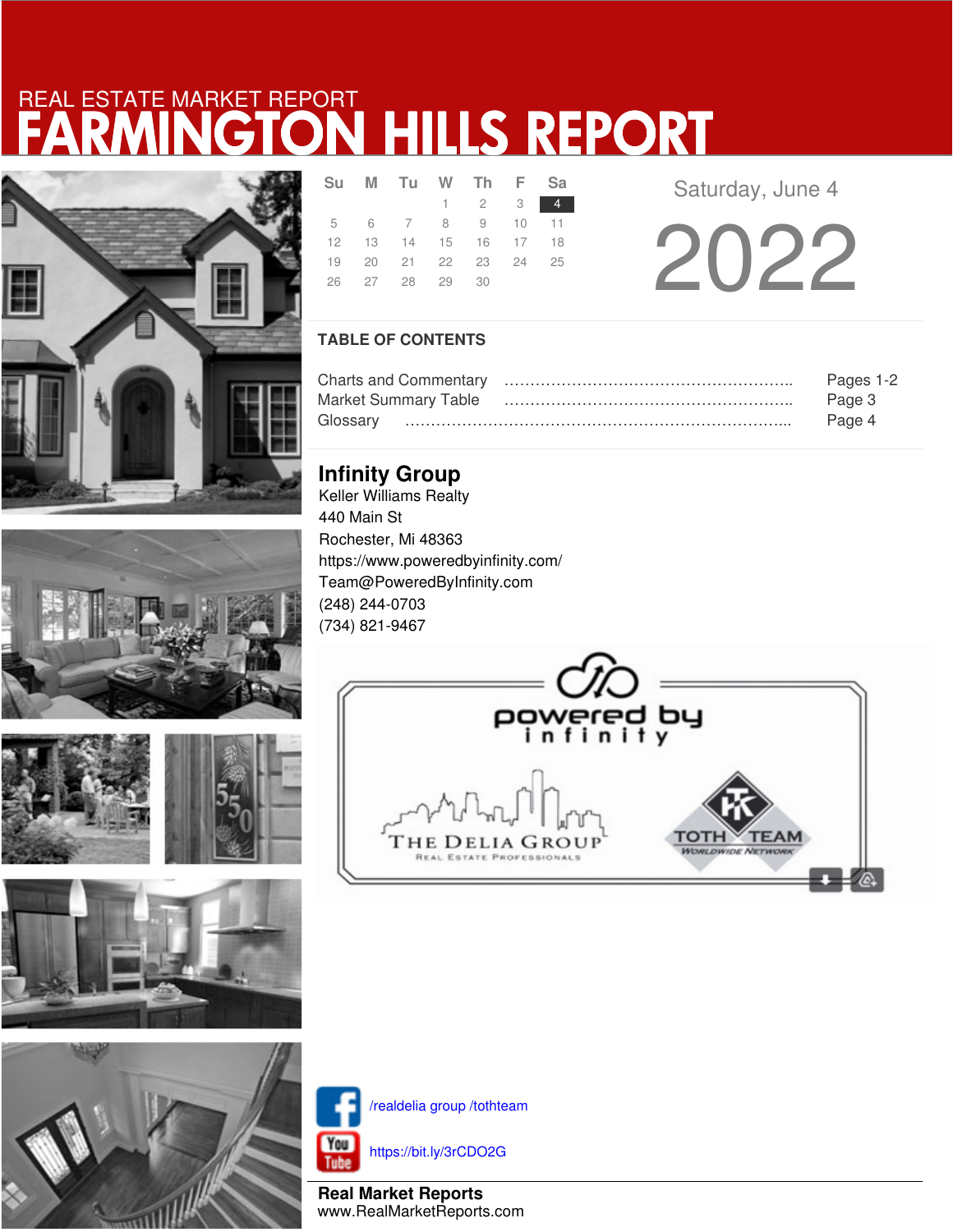## FARMINGTON HILLS REPORT REAL ESTATE MARKET REPORT

Saturday, June 4, 2022

Infinity Group

Team@PoweredByInfinity.com Keller Williams Realty (248) 244-0703

at the real estate market. Currently there are 101 sales pending in the market overall, leaving 86 listings still for sale. The resulting pending ratio is 54.0% (101 divided by 187). So you might be asking yourself, that's great... but what exactly does it mean? I'm glad you asked! *Let's take a look*

The pending ratio indicates the supply & demand of the market. Specifically, a high ratio means that listings are in demand and quickly going to contract. Alternatively, a low ratio means there are not enough qualified buyers for the existing supply.

**"Current inventory is described as active."**

Taking a closer look, we notice that the \$300K - \$400K price range has a relatively large number of contracts pending sale.

We also notice that the \$400K - \$500K price range has a relatively large inventory of properties for sale at 22 listings. The median list price (or asking price) for all properties in this market is \$422,450.





A total of 338 contracts have closed in the last 6 months with a median sold price of \$345,500. Breaking it down, we notice that the \$300K - \$400K price range contains the highest number of sold listings.

Alternatively, a total of 21 listings have failed to sell in that same period of time. Listings may fail to sell for many reasons such as being priced too high, having been inadequately marketed, the property was in poor condition, or perhaps the owner had second thoughts about selling at this particular time. The \$200K - \$300K price range has the highest number of off-market listings at 8 properties.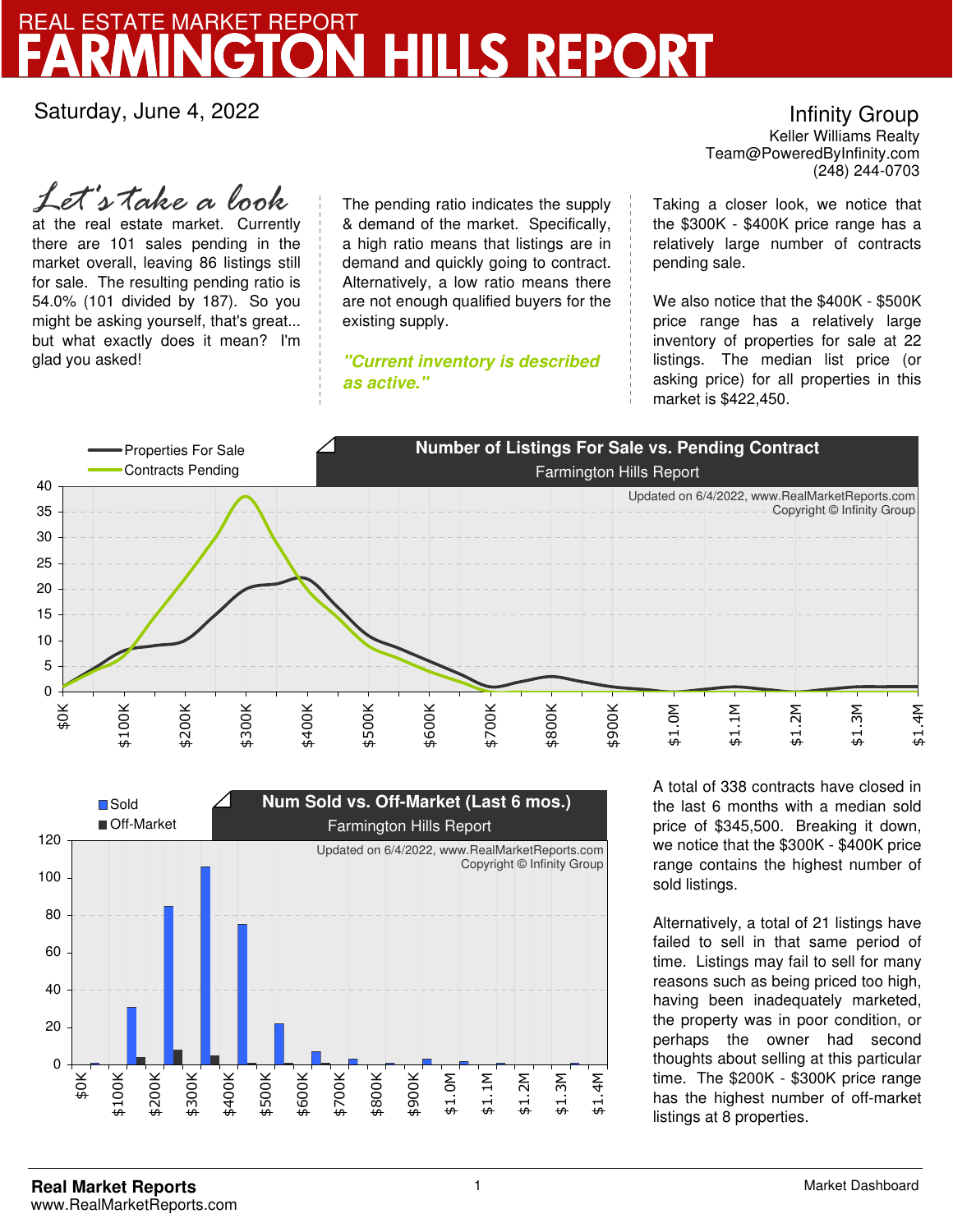## FARMINGTON HILLS REPORT REAL ESTATE MARKET REPORT

### Saturday, June 4, 2022

Infinity Group

Team@PoweredByInfinity.com Keller Williams Realty (248) 244-0703

Looking at the chart to the right, you might be wondering why average days on market (DOM) is important. This is a useful measurement because it can help us to determine whether we are in a buyer's market (indicated by high DOM), or a seller's market (indicated by low DOM). Active listings (properties for sale) have been on the market for a median time of 14 days.

Analysis of sold properties for the last six months reveals a median sold price of \$345,500 and 7 days on market. Notice that properties in the \$1.0M - \$1.1M price range have sold quickest over the last six months.

The recent history of sales can be seen in the two charts below. The median sold price for the last 30 days was \$365,000 with a DOM of 5 days.

Since the recent DOM is less than the median DOM for the last 6 months, it is a positive indicator for demand. It is always important to realize that real estate markets can fluctuate due to many factors, including shifting interest rates, the economy, or seasonal changes.



### **"The median list-to-sales ratio for this area is 103.3%."**

Ratios are simple ways to express the difference between two values such as list price and sold price. In our case, we typically use the list-to-sale ratio to determine the percentage of the final list price that the buyer ultimately paid. It is a very common method to help buyers decide how much to offer on a property.

Analysis of the absorption rate indicates an inventory of 1.5 months based on the last 6 months of sales. This estimate is often used to determine how long it would take to sell off the current inventory of properties if all conditions remained the same. It is significant to mention that this estimate does not take into consideration any additional properties that will come onto the market in the future.

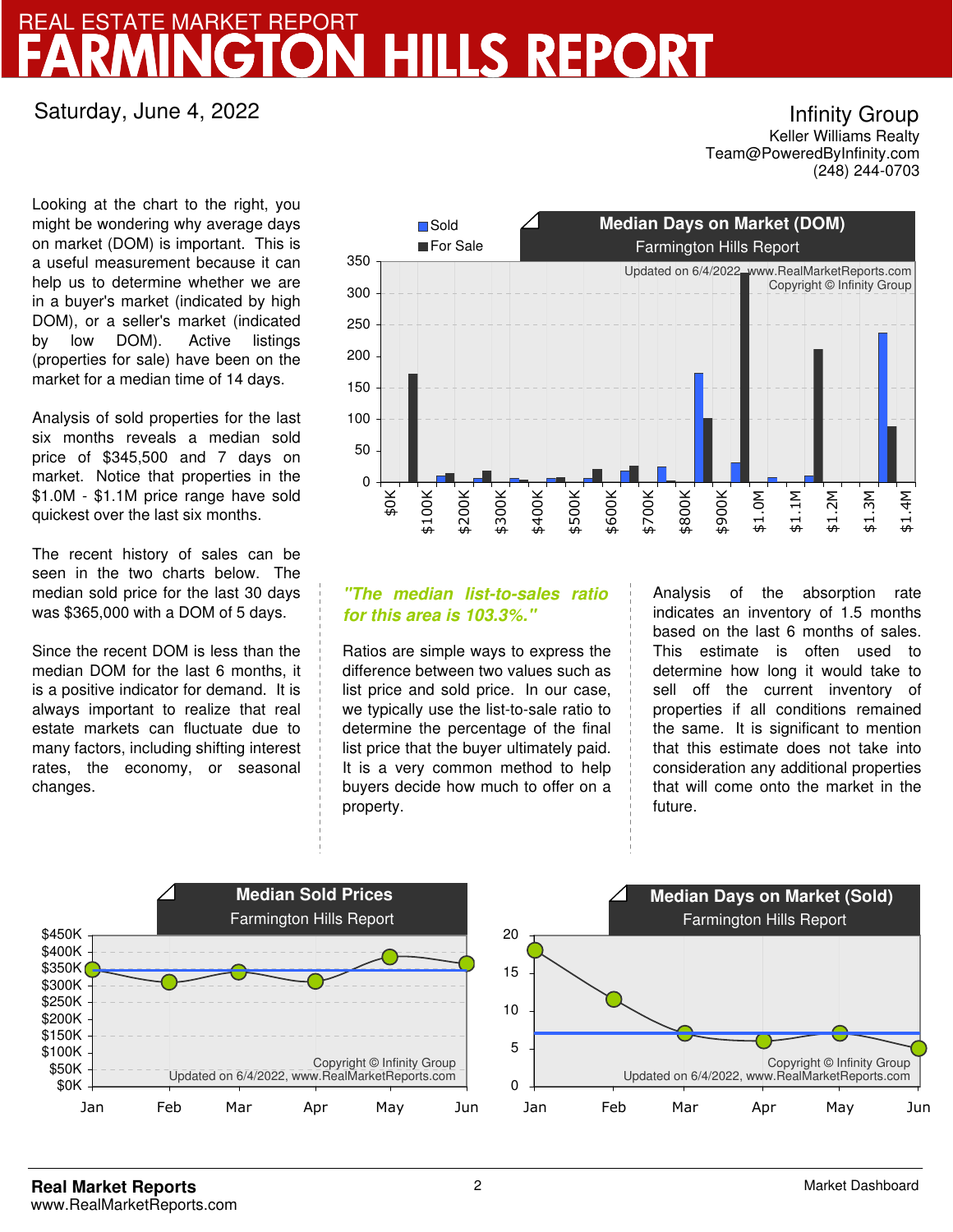# **HILLS REPORT** REAL ESTATE MARKET REPORT

## Saturday, June 4, 2022

## Infinity Group

Team@PoweredByInfinity.com Keller Williams Realty (248) 244-0703

|                                           | <b>MARKET SUMMARY TABLE</b>                                                                                                                                   |                 | 101 PENDING <sup>[2]</sup><br>21 OFF-MARKET (last 6 mos) $^{[3]}$ |                                    |                                        |                |               |                    | <b>ABSORPTION RATE</b><br>(months of inventory) |                     |                                    |          |                                         |          |                                      |          |                                        |                               |                  |
|-------------------------------------------|---------------------------------------------------------------------------------------------------------------------------------------------------------------|-----------------|-------------------------------------------------------------------|------------------------------------|----------------------------------------|----------------|---------------|--------------------|-------------------------------------------------|---------------------|------------------------------------|----------|-----------------------------------------|----------|--------------------------------------|----------|----------------------------------------|-------------------------------|------------------|
| $A = Average Value$<br>$M = Median Value$ | $N/A = Not Available$                                                                                                                                         |                 | <b>86 ACTIVE [1]</b><br>338 SOLD/CLOSED (last 6 months) [4]       |                                    |                                        |                |               |                    |                                                 |                     |                                    |          |                                         |          |                                      |          |                                        |                               |                  |
| Low                                       | <b>Price Range</b><br><b>High</b>                                                                                                                             | <b>Num</b><br># |                                                                   | <b>Days</b><br>on<br><b>Market</b> | <b>Current</b><br>List<br><b>Price</b> | Num<br>#       | Pend<br>Ratio | <b>Num</b><br>$\#$ | <b>Num</b><br>#                                 |                     | <b>Days</b><br>on<br><b>Market</b> |          | <b>Original</b><br>List<br><b>Price</b> |          | <b>Final</b><br>List<br><b>Price</b> |          | Sold/<br><b>Closed</b><br><b>Price</b> | List-<br><b>Sale</b><br>Ratio | Est.<br>Mos.     |
| \$0                                       | \$99,999                                                                                                                                                      | 1               | Α                                                                 | 172<br>172                         | 79,900<br>\$<br>79,900<br>\$           | 1              | 50%           | $\overline{0}$     | 1                                               | A                   |                                    | \$       | 49,700                                  | \$<br>\$ | 49,700                               | \$<br>\$ | 48,500                                 | 98%<br>98%                    | 6                |
| \$100,000                                 | \$199,999                                                                                                                                                     | 8               | Μ<br>Α                                                            | 62                                 | 160,550<br>\$                          | $\overline{7}$ | 47%           | 4                  | 31                                              | M<br>Α              | 31                                 | \$<br>\$ | 49,700<br>159,348                       |          | 49,700<br>\$155,512                  |          | 48,500<br>\$154,342                    | 99%                           | 1.5              |
| \$200,000                                 | \$299,999                                                                                                                                                     | 10              | M<br>Α                                                            | 15<br>35                           | 152,400<br>\$<br>253,460<br>\$         | 22             | 69%           | 8                  | 85                                              | M<br>Α              | 11<br>19                           | \$<br>\$ | 159,000<br>254,288                      |          | \$150,000<br>\$ 250,686              | \$       | 147,900<br>\$ 255,268 102%             | 99%                           | 0.7              |
| \$300,000                                 | \$399,999                                                                                                                                                     | 20              | M<br>Α                                                            | 19<br>9                            | 254,950<br>\$<br>355,375<br>\$         | 38             | 66%           | 5                  | 106                                             | M<br>Α              | 6<br>14                            | \$<br>\$ | 250,000<br>336,698                      |          | \$ 249,900<br>\$334,134              | \$<br>\$ | 250,000 100%<br>345,443                | 103%                          | 1.1              |
| \$400,000                                 | \$499,999                                                                                                                                                     | 22              | M<br>Α                                                            | 4<br>15                            | 357,450<br>\$<br>\$<br>457,600         | 20             | 48%           | 1                  | 75                                              | M<br>Α              | $\overline{7}$<br>14               | \$       | \$338,944<br>431,407                    |          | \$ 334,450<br>\$429,404              | \$<br>\$ | 346,000 103%<br>444,219 103%           |                               | 1.8              |
| \$500,000                                 | \$599,999                                                                                                                                                     | 11              | M<br>Α                                                            | 9<br>19                            | \$<br>462,450<br>\$<br>572,900         | 9              | 45%           | 1                  | 22                                              | Μ<br>$\overline{A}$ | 6<br>21                            | \$<br>\$ | 429,900<br>530,873                      |          | \$429,000<br>\$526,323               | \$<br>\$ | 440,000 103%<br>539,370 102%           |                               | 3                |
| \$600,000                                 | \$699,999                                                                                                                                                     | 6               | M<br>Α                                                            | 21<br>25                           | 575,000<br>\$<br>638,500<br>\$         | 4              | 40%           | 1                  | $\overline{7}$                                  | M<br>Α              | $\overline{7}$<br>21               |          | \$517,500<br>\$612,814                  |          | \$517,450<br>\$612,814               | \$<br>\$ | 537,675 104%<br>636,164 104%           |                               | 5.1              |
| \$700,000                                 | \$799,999                                                                                                                                                     | 1               | Μ<br>Α                                                            | 26<br>$\overline{2}$               | 649,000<br>\$<br>720,000<br>\$         | $\theta$       |               | $\overline{0}$     | 3                                               | Μ<br>A              | 18<br>123                          | \$<br>\$ | 600,000<br>781,333                      | \$       | 600,000<br>\$767,667                 | \$       | 632,000 105%<br>\$726,667              | 95%                           | $\overline{2}$   |
| \$800,000                                 | \$899,999                                                                                                                                                     | 3               | M<br>Α                                                            | $\overline{2}$<br>148              | 720,000<br>\$<br>882,933<br>\$         | $\overline{0}$ |               | $\bf{0}$           | 1                                               | M<br>Α              | 25<br>173                          |          | \$785,000<br>\$936,999                  |          | \$ 779,000<br>\$ 899,999             | \$       | \$725,000<br>865,000                   | 93%<br>96%                    | 18               |
| \$900,000                                 | \$999,999                                                                                                                                                     | 1               | Μ<br>Α                                                            | 102<br>332                         | 899,000<br>\$<br>945,000<br>\$         | $\overline{0}$ |               | $\theta$           | 3                                               | Μ<br>Α              | 173<br>42                          |          | \$936,999<br>\$991,633                  |          | \$ 899,999<br>\$991,633              | \$       | 865,000<br>\$940,208                   | 96%<br>95%                    | $\overline{2}$   |
| \$1,000,000                               | \$1,099,999                                                                                                                                                   | $\overline{0}$  | M                                                                 | 332                                | \$<br>945,000                          | $\overline{0}$ |               | $\overline{0}$     | $\overline{\mathbf{2}}$                         | M<br>Α              | 31<br>9                            |          | \$950,000<br>\$1,011,900                |          | \$950,000<br>\$1,011,900             |          | \$915,000<br>\$1,063,518 105%          | 96%                           | N/A              |
| \$1,100,000                               | \$1,199,999                                                                                                                                                   | 1               | Α                                                                 | 211                                | \$1,149,900                            | $\theta$       |               | $\overline{0}$     | 1                                               | M<br>A              | 9<br>10                            |          | \$1,011,900<br>\$1,179,900              |          | \$1,011,900<br>\$1,179,900           |          | \$1,063,518 105%<br>\$1,159,000        | 98%                           | $6\phantom{1}6$  |
| \$1,200,000                               | \$1,299,999                                                                                                                                                   | $\mathbf{0}$    | M                                                                 | 211                                | \$1,149,900                            | $\overline{0}$ |               | 0                  | $\boldsymbol{0}$                                | M                   | 10                                 |          | \$1,179,900                             |          | \$1,179,900                          |          | \$1,159,000                            | 98%                           |                  |
| \$1,300,000                               | \$1,399,999                                                                                                                                                   |                 | Α                                                                 | 88                                 | \$1,349,900                            | $\theta$       |               |                    |                                                 | Α                   | 237                                |          | \$1,470,000                             |          | \$1,370,000                          |          | \$1,300,000                            | 95%                           | 6                |
| \$1,400,000                               | $^{+}$                                                                                                                                                        | 1               | M<br>Α                                                            | 88<br>74                           | \$1,349,900<br>\$1,899,000             | $\bf{0}$       |               | 1                  | $\,0\,$                                         |                     | M 237                              |          | \$1,470,000                             |          | \$1,370,000                          |          | \$1,300,000 95%                        |                               |                  |
|                                           | <b>Market Totals</b>                                                                                                                                          | 86              | М                                                                 | 74                                 | \$1,899,000                            | 101            | 54%           | 21                 | 338                                             |                     |                                    |          |                                         |          |                                      |          |                                        |                               | 1.5 <sub>1</sub> |
| <b>Market Averages</b>                    |                                                                                                                                                               |                 |                                                                   | 35                                 | \$464,176                              |                |               |                    |                                                 |                     | <b>20</b>                          |          | \$359,610                               |          | \$356,280                            |          | \$364,601 102%                         |                               |                  |
|                                           | <b>Market Medians</b>                                                                                                                                         |                 |                                                                   | 14                                 | \$422,450                              |                |               |                    |                                                 |                     | 7                                  |          | \$338,944                               |          | \$334,450                            |          | \$345,500 103%                         |                               |                  |
|                                           | Date Range (Off-Market & Sold) = 12/04/2021 to 06/04/2022<br><b>Favors Buyers</b><br><b>Favors Sellers</b><br>Data believed to be accurate but not quaranteed |                 |                                                                   |                                    |                                        |                |               |                    |                                                 |                     |                                    |          |                                         |          |                                      |          |                                        |                               |                  |

lieved to be accurate but not guaranteed.

Status = [1] A, C, M; [2] P; [3] E; [4] S

City = Farmington Hills